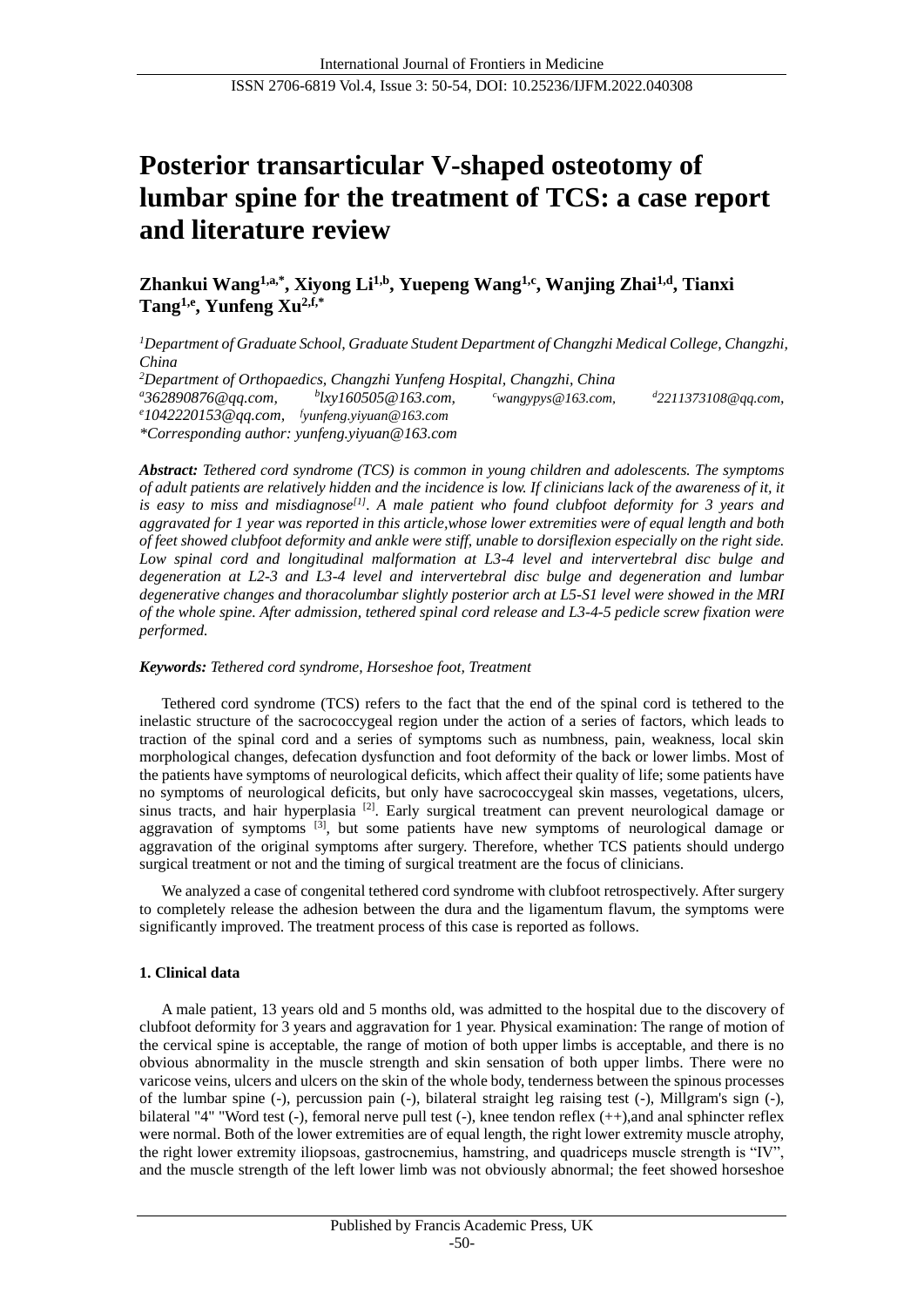#### ISSN 2706-6819 Vol.4, Issue 3: 50-54, DOI: 10.25236/IJFM.2022.040308

varus deformity, and the ankle joint was stiff and could not be stretched backwards, especially on the right side; there was no obvious abnormality in the skin sensation of both lower limbs. Auxiliary examination:Low spinal cord and longitudinal malformation at L3-4 level and intervertebral disc bulge and degeneration at L2-3 and L3-4 level and intervertebral disc bulge and degeneration and lumbar degenerative changes and thoracolumbar slightly posterior arch at L5-S1 level were showed in the MRI of the whole spine. Preliminary diagnosis: 1, congenital tethered cord syndrome 2, congenital horseshoe foot.



*Figure 1: MRI of the whole spine: the shape of the spinal canal is intact, the spinal cord is low, the normal enlargement of the Conus medullaris disappears and is gradually thinning and lengthening into the sacral canal.*



*Figure 2: Diastematomyelia at lumbar MRI: L3-4 level and septum can be seen in L3-4 spinal cord.*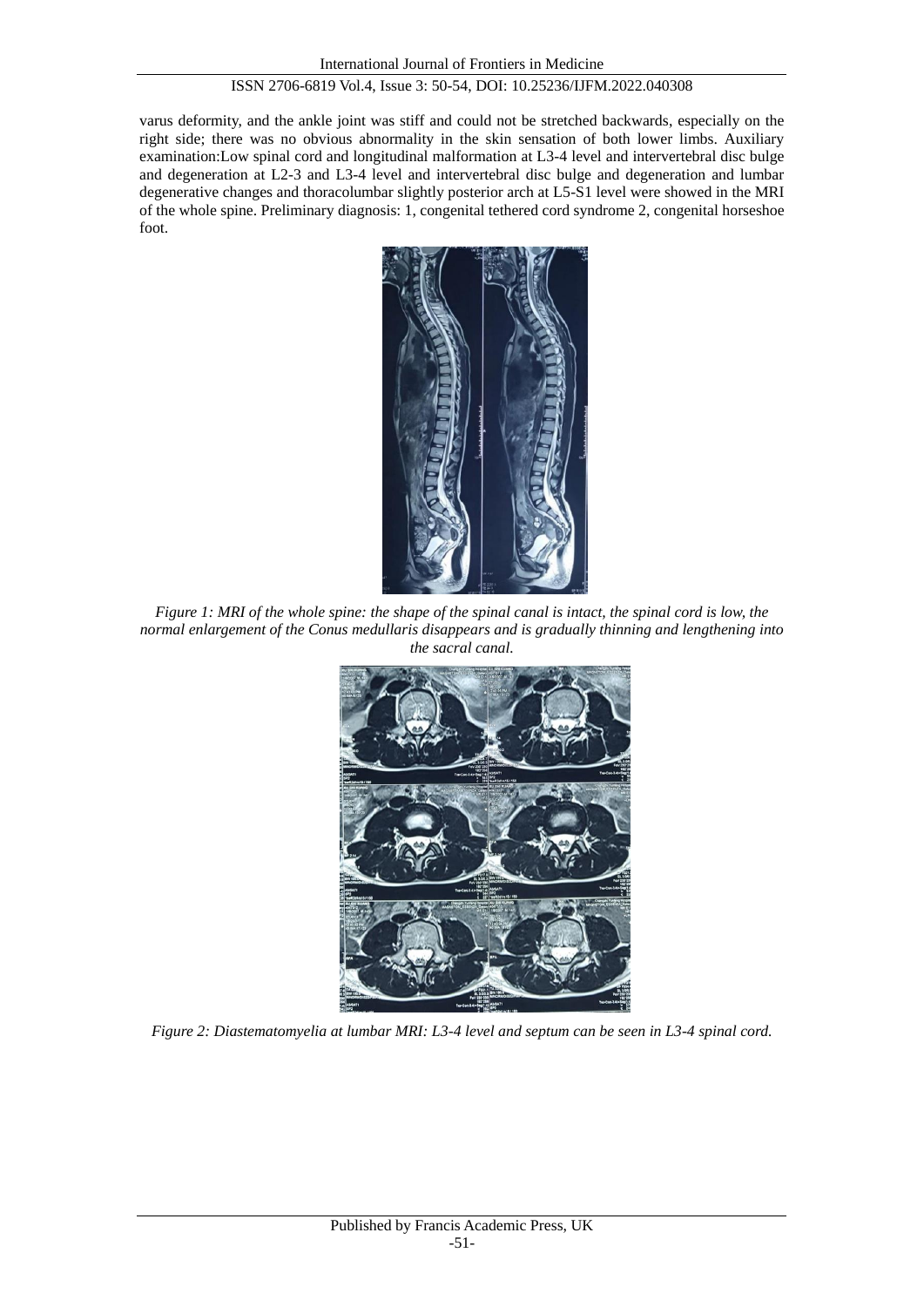

*Figure 3: Anterior and lateral position of bilateral ankle: enlarged arch and varus deformity.*



*Figure 4: Photo of the child's feet.*

# **2. Surgical methods**

After successful anesthesia,we take the midline of the lumbar back to make a longitudinal incision, cut open the skin and subcutaneous tissue and the lumbar dorsal muscle fascia, bluntly separate the bilateral sacral spinous muscles along both sides of the spinous process of L3-4-5,and expose the bilateral articular process, After accurate positioning, the needle insertion point was selected on the left articular process of L3, the bone cortex was drilled with a bone drill, and the fine hand vertebrae enter along the medullary cavity of the L3 pedicle, One pedicle screw was screwed in. By the same method, 6 pedicle screws were implanted on the right side of L3 and bilateral pedicles of L4 and L5. The laminae of L3-4 and L4-5 were exposed, and L5 laminae were spina bifida. L3-4-5 laminae were resected with lamina forceps. During the operation, low spinal cord was seen, and severe adhesion between dura and ligamentum flavum was seen in L3-4-5 segments, especially in L3-4 segments. The adhesion between the dura mater and the ligamentum flavum was completely released, and the spinal cord pulsed well. Interarticular osteotomy was performed between L3-4 and L4-5 bilateral articular processes with lamina forceps, internal fixation rods were installed and nuts were fixed. The segments of L3-4 and L4-5 were compressed about 10mm, the spinous process was cut into bone fragments, and implanted into the articular processes of L3-4 and L4-5. The spinal nerve root was loosened correctly. The position of internal fixation was satisfactory by C-arm X-ray machine, and no active bleeding was found. Saline washed the incision and placed drainage tube. And we close the incision layer by layer. After operation, the movement of both lower limbs was good, the muscle strength could be recovered, and the deformity of left foot was significantly improved.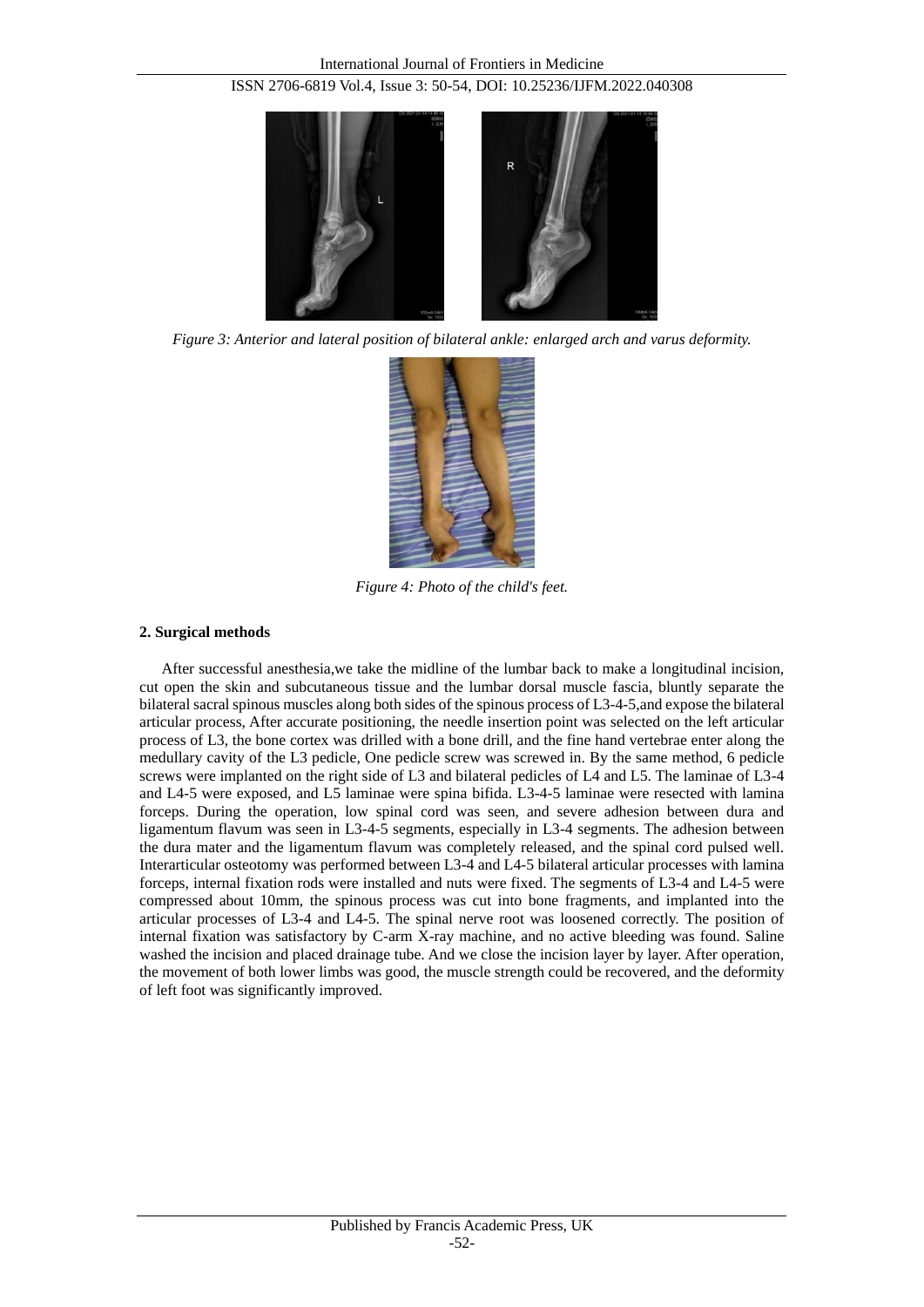

*Figure 5: Postoperative neurolysis and decompression with satisfactory results.*



*Figure 6: Rechecking the anterior and lateral position of lumbar vertebrae after operation, the position of internal fixation is acceptable and fixed in position.*

# **3. Discuss**

# *3.1 Etiology*

At present, the most common congenital pathogenic factors are terminal filament dysplasia, spinal deformity, spinal canal insufficiency, diastematomyelia, intraspinal teratoma, lipoma and so on $[4]$ , which are called primary tethered cord syndrome.

# *3.2 Clinical manifestations*

Due to the different etiology, pathological changes and traction degree of tethered cord syndrome, the age and severity of nerve injury symptoms are quite different. Some of them have symptoms after birth, others are asymptomatic after birth, and appear symptoms at different age stages, so there are tethered cord syndrome between children and adults, but most of them occur in infancy and are rare in adults<sup>[5]</sup>. The neurological symptoms of mild cases are not obvious, and even lower limb paralysis may occur in severe cases. The main clinical manifestations are as follows: (1) lumbosacral median skin abnormalities, such as soft tissue mass, clumps, sunken skin, etc. (2) lower limb deformities, sensory and motor disorders: such as lower limb shortening, muscle atrophy, muscle weakness, paralysis, foot underdevelopment, equinovarus equinovarus deformity or Sellar area, hypoesthesia of foot skin, etc. (3) sphincter dysfunction: such as dilated large bladder, trickle urinary incontinence, stress urinary incontinence or enuresis $[6]$ , fecal incontinence and so on.

# *3.3 Imaging examination*

MRI is the first choice for the diagnosis of tethered cord syndrome at present, which can not only directly display the spinal cord and Conus in many directions, but also find related concomitant lesions,